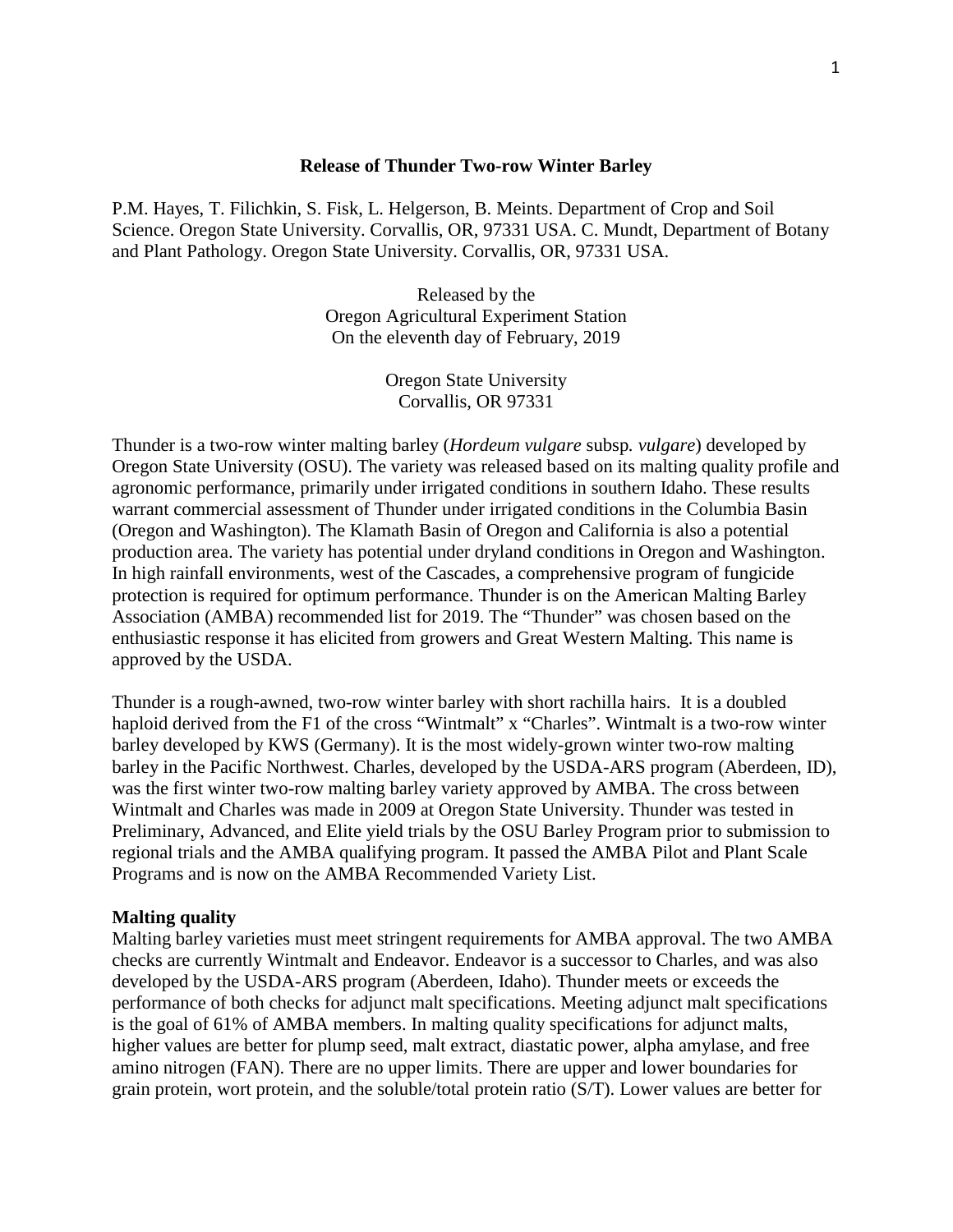wort beta-glucan. For all characters except S/T, Thunder is better than the checks, or equivalent, in thirteen micro-malting tests (Table 1). It has a noticeable improvement for malt extract (1% higher than the high check) and wort beta-glucan (126 ppm lower than the high check). The S/T value is just over the AMBA thresholds, as is that of Endeavor. The S/T can be adjusted by minor modifications to the malting protocol. For purposes of perspective, micro-malting quality is summarized for Thunder and the checks from four locations in the national Winter Malting Barley Trial (WMBT) (Table 2). In these data, Thunder comes closest to meeting AMBA specifications. Commercial malting generates the best possible malting quality data, but is only available at large scales. Thunder meets commercial expectations in commercial assessment by Great Western Malting (Table 3).

# **Agronomic performance**

In the overall agronomic summary (Table 4), there are more station years of data for agronomic traits than for malting quality traits. This is due to the limited availability of no-cost malt analyses and the high cost of for-fee analyses. Overall, Thunder is higher yielding than Endeavor and equivalent to Wintmalt. Thunder and Endeavor are both seven days earlier to head than Wintmalt, an advantage for reducing the number of irrigations required and avoiding summer heat stress, which can reduce malting quality. Thunder has the shortest height of the three varieties, usually an advantage for avoiding lodging. In these data, however, Wintmalt had the lowest percentage of lodging. Brackling (a measure of straw breakage at harvest) is highest for Thunder and Endeavor. Brackling can result from uncontrolled fungal diseases and by harvest beyond the optimum date. Brackling is measured only by programs west of the Cascades, a region where - as is noted in the section on abiotic and biotic stress resistance - a comprehensive program of fungicide protection is recommended. Furthermore, in small plot trials, harvest must be delayed until the latest maturing entry is ready. This can penalize early-maturing types, such as Thunder and Endeavor, in terms of brackling scores.

The South Central Idaho Extension data from irrigated trials (Table 5) show the potential of Thunder where available data indicate that it is most adapted. Thunder has a  $\sim$  900+ lb/acre yield advantage over the checks, together with excellent test weight, earliness, short plant height, lodging resistance, good grain protein, and a high percentage of plump kernels. The area represented by these trials is where Thunder has been tested by Great Western Malting for commercial potential. In a broader sample of irrigated environments (Table 6), Thunder maintains an edge over the checks for all agronomic traits.

Under higher rainfall dryland conditions (Table 7), the limited data available indicate that Thunder is higher yielding than the checks and has excellent test weight, kernel plumpness, and short plant height. Lodging was not observed. The potential of Thunder in the region represented by these trials (e.g. Pendleton and into the Palouse) merits assessment. Under even drier conditions (Gilliam County, OR) in 2018, Thunder had a 240 lb/acre yield advantage over Wintmalt and met all other agronomic criteria for malting barley (Table 8). Endeavor was not included in this trial. Malting and malt analyses of this grain are in progress.

Thunder, and the checks, can potentially produce high quality malting barley west of the Cascades and in regions beyond the intended area of adaptation. In 13 station years of testing in western Oregon (Table 9), Wintmalt maintained a slight edge over Thunder for all traits.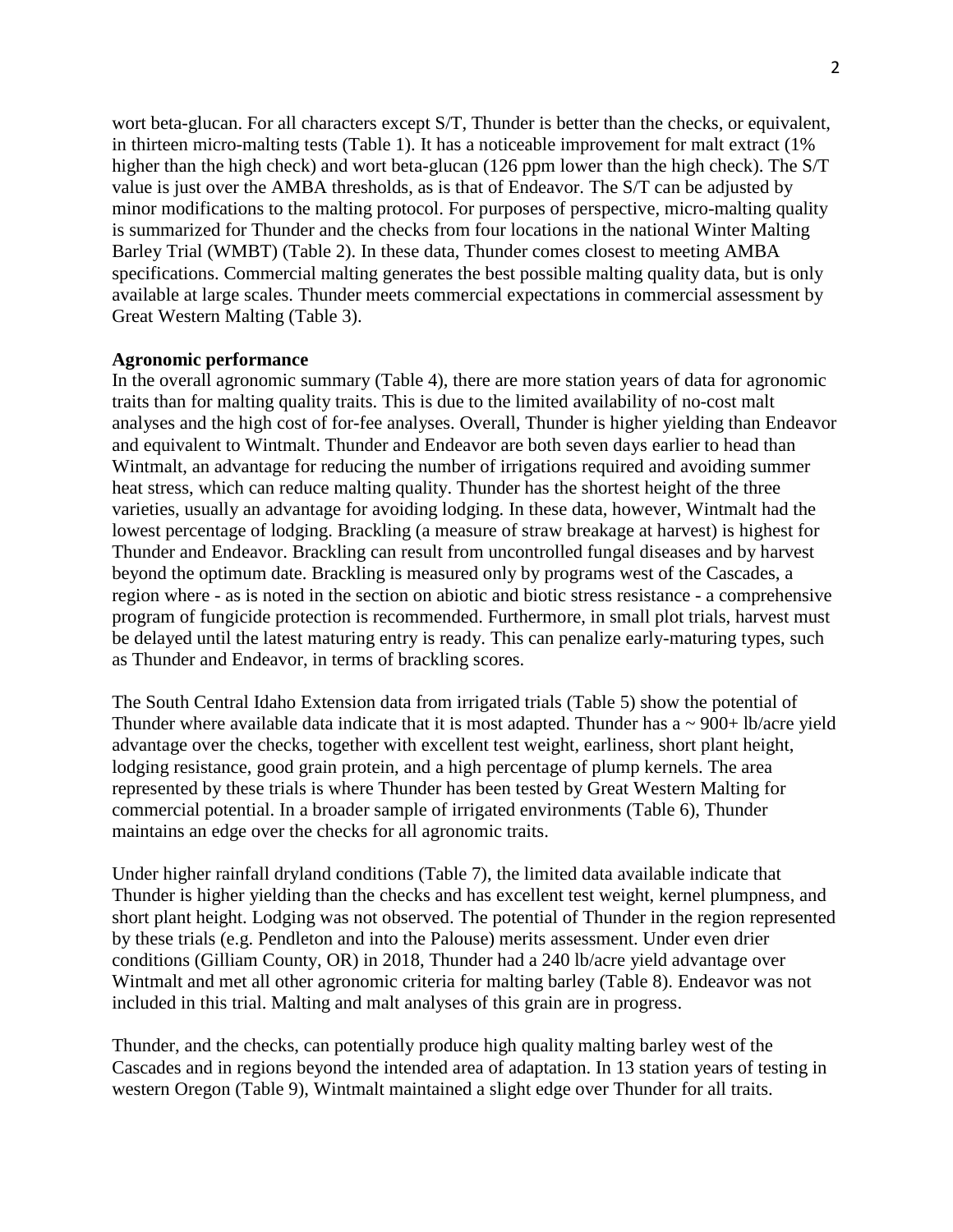Thunder, in turn was generally superior to Endeavor. At 18 sites across the US in the WMBT (Table 10) Endeavor has a slight advantage over Thunder and Wintmalt for most traits. At Bonner's Ferry, ID, Thunder was higher yielding than Endeavor and slightly higher yielding than Wintmalt. Other attributes were similar, except for lodging, where Thunder had the highest value. A lodging percentage of 21%, while not ideal, is acceptable.

In summary, Thunder is agronomically competitive with the checks under all production systems. It is superior to the checks under irrigated conditions in South Central Idaho, warranting commercial assessment with irrigation elsewhere in the Pacific Northwest (e.g. the Columbia Basin, Central Oregon, and the Klamath Basin of Oregon and California). The limited data available indicate that Thunder merits commercial assessment under dryland conditions. West of the Cascades, the agronomic data indicate that a comprehensive program of fungicide protection is recommended for maximum yield and quality.

## **Resistance to abiotic and biotic stresses**

Winter injury is the principal threat to fall-planted malting barley. In most trials, Thunder and the checks had no issues with winter survival. Results from trials where differential injury was observed are shown in Table 12. In the South Central Idaho Extension trials, Thunder had the highest average survival, followed by Endeavor and then Wintmalt. The reverse was true across other irrigated breeding trials. In this data set, the advantage of Wintmalt over Endeavor and Thunder was due to two environments: Oakley, ID and Hermiston, OR. At these locations and years, the lowest temperatures were -12°F and -9°F, respectively. In the dryland data set, Wintmalt had the higher survival, followed by Thunder and Endeavor. At Mt. Vernon, WA, Wintmalt had the highest winter survival. However, survival issues were likely due to factors other than temperature. The lowest temperature at this location was 20°F. At Ithaca, New York, Thunder, Endeavor, and Wintmalt had comparable survival values. In the TCAP LTT trial, a set of 882 winter and facultative barley accessions were evaluated at 23 locations around the world. Averaged across the 8 environments where there was differential winter survival, Thunder was superior to Wintmalt and Endeavor. Across all environments, Wintmalt had the highest average survival: a 1% advantage over Thunder and a 9% advantage over Endeavor. Winter survival was 100% in all the western Oregon trials.

In summary, the causes of winter injury will likely vary with environment and can include absolute low temperature, frost heaving, and/or snow mold. Therefore, it is reasonable to focus on winter survival data from target areas of adaptation. It is also important to establish an acceptable threshold for winter injury: 50% damage may be acceptable in many circumstances, due to the ability of barley to tiller profusely in response to reduced inter-plant competition. Thunder is not a breakthrough in winter survival, but it is competitive with current varieties. Growers are encouraged to use agronomic practices that enhance the likelihood of survival, such as maximizing surface residue and planting into deep furrows.

The principal fungal disease threats to fall-planted barley in the Pacific Northwest are scald (incited by *Rhynchosporium commune*), stripe rust (incited by *Puccinia striiformis* fsp. *hordei*) and leaf rust (incited by *Puccinia hordei*). These diseases are generally most prevalent west of the Cascades. Severe epidemics of leaf rust in the region are a new, if occasional, phenomenon. No disease was reported from the Southern Idaho Extension trials. Considering all the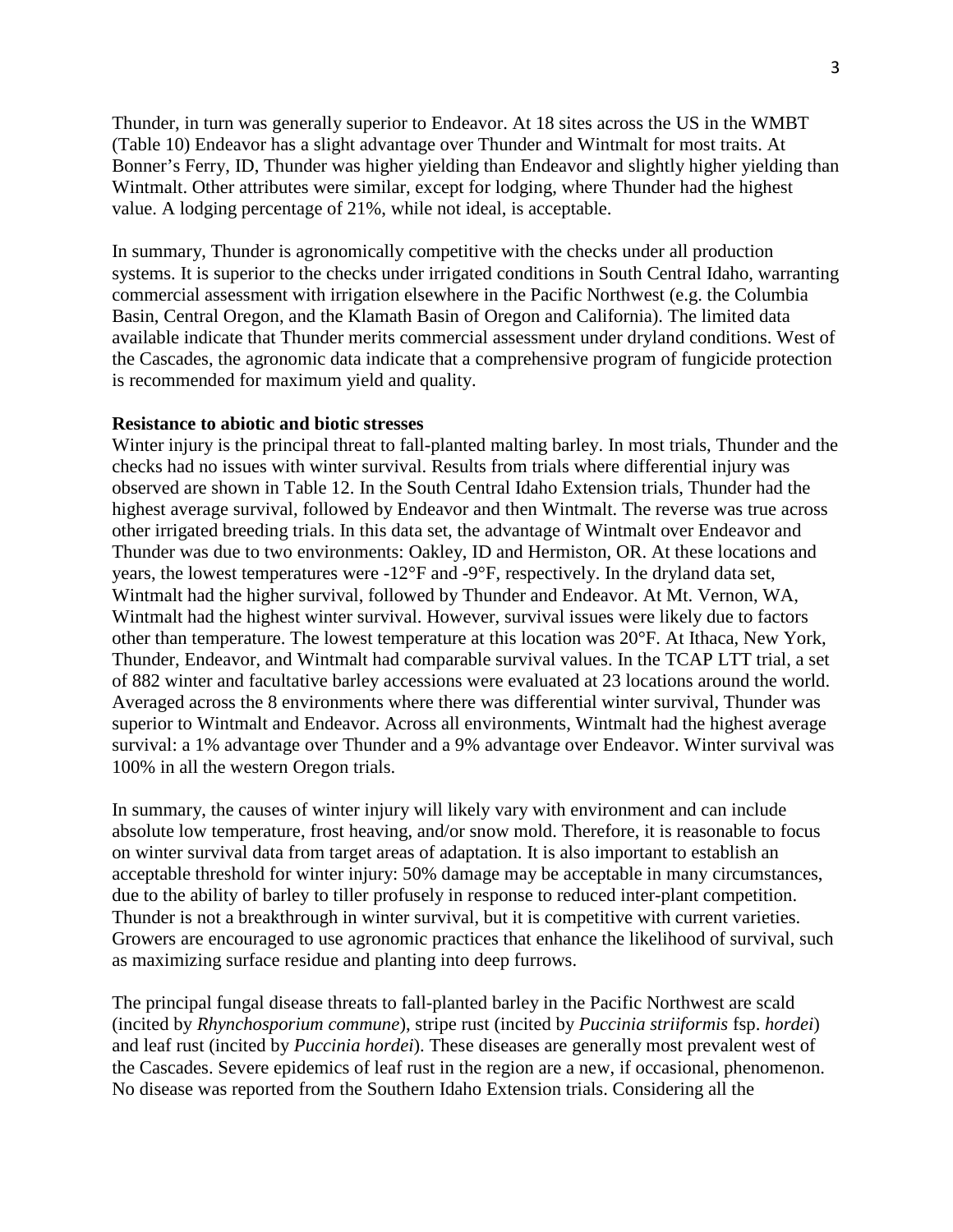environments where disease was reported (Table 13), Thunder, Endeavor, and Wintmalt are susceptible to scald and leaf rust. Thunder, Endeavor, and Wintmalt would be considered resistant/moderately resistant to stripe rust. Data from the Regional Barley Stripe Rust trial (Table 14), however, indicate that Thunder can develop higher stripe rust disease severities (similar to those of the Baronesse, the moderately susceptible check). Wintmalt and Endeavor were not included in these trials.

Barley Yellow Dwarf Virus (BYDV) can be a serious disease of fall-planted barley. Determining levels of resistance to this disease can be challenging when relying on natural and even infestations of the aphid vector. One approach is to assess germplasm planted very early in the fall, when aphid flights are most likely to occur. Under these conditions, Thunder - when compared with other the recently released variety "Buck" and the average of advanced breeding lines - displayed the lowest level of symptoms in 2017 and was slightly above average in 2018 (Table 15). Endeavor and Wintmalt were not included in these trials.

Preliminary data are available on diseases not yet endemic (Fusarium Head Blight (FHB)) or reported (race TTKSK (aka UG99) of stem rust) in the Pacific Northwest. With only one environment of data available, Thunder was more resistant to FHB than Endeavor and Wintmalt (Table 16). At the seedling stage, Thunder is resistant to stem rust race TTKSK with an infection type of 0;1- (under controlled conditions). At the adult plant stage the disease severity was 25% compared to the wheat check (Jagger) at 100% under field conditions in Kenya.

In summary, Thunder is comparable to the checks in terms of resistance to pathogens most prevalent west of the Cascades. Growers of fall-planted malting barley in this region are encouraged to use insecticide seed treatments for control of BYDV and foliar fungicides for control of scald, stripe rust, and leaf rust. Organic growers need to consider the risks of producing Thunder, and the commercially available checks, west of the Cascades. In all environments, disease resistance is an excellent insurance policy and future variety releases will have higher levels of resistance to the endemic diseases.

# **Seed production of Thunder**

Breeder's seed was produced from head row purification blocks at Hyslop Farm in 2017 and 2018. The 2017 seed was used for Research Foundation seed production at Burley, ID. The block was inspected and certified by the Idaho Crop Improvement Association and used to plant Registered seed at Burley in the fall of 2018. The 2018 Breeder's seed was sent to Washington Crop Improvement for Foundation seed production and was planted at Othello, WA in the fall of 2018.

#### **Licensing and royalties**

Thunder is recommended for release with non-exclusive licenses. Release with non-exclusive licenses is a condition for receipt of research funding from the American Malting Barley Association. There will be a one-time application fee of \$250 for each non-exclusive license. Those interested in a license should contact Denis Sather at the OSU Office of Commercialization and Corporate Development (denis.d.sather@oregonstate.edu). Thunder can only be sold as a class of certified seed with a royalty of \$0.03/lb., except for the fall of 2019. In the fall of 2019, the sale of common seed will be allowed by Golden Valley Warehouses, Inc.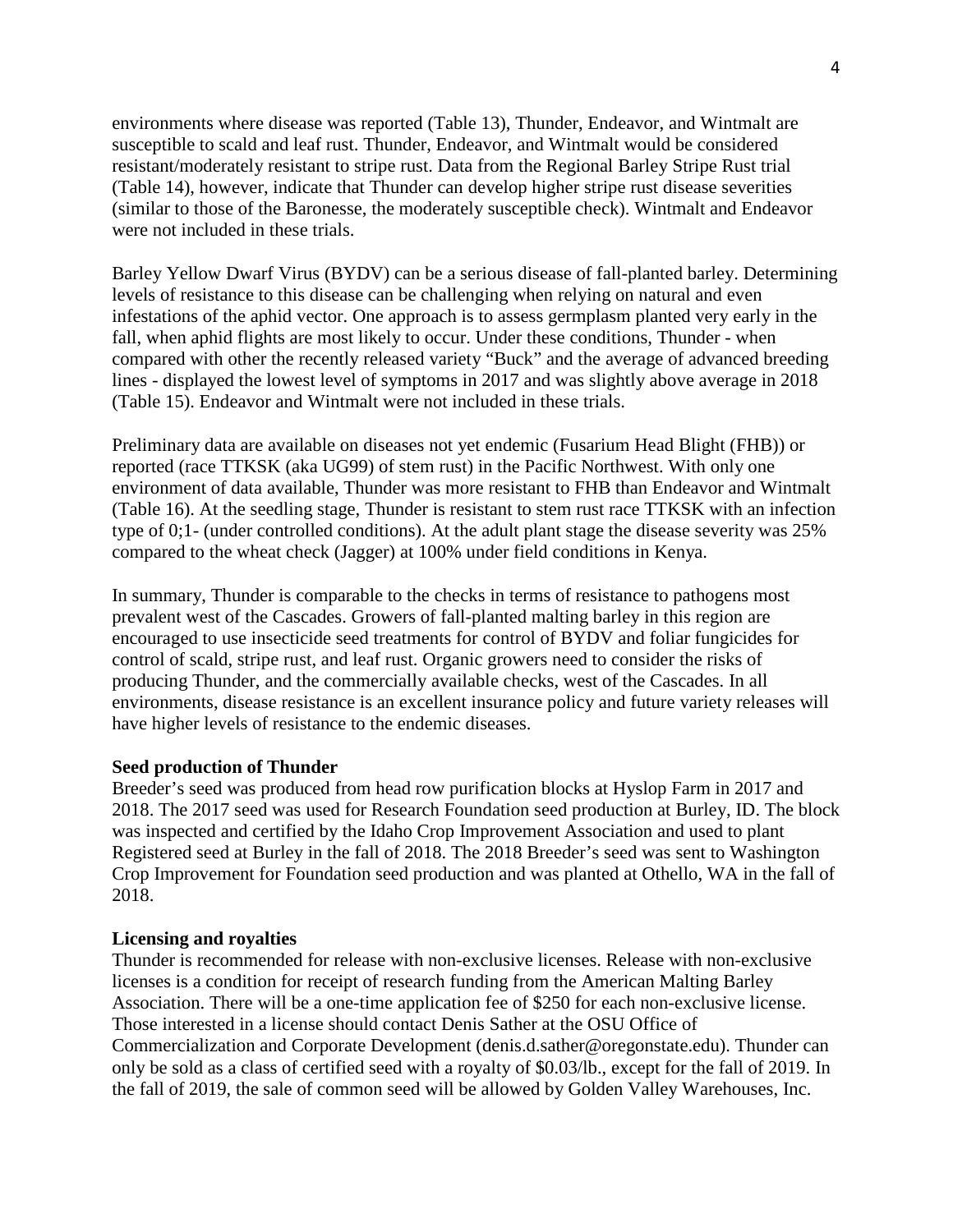(Burley, Idaho) in order to meet production needs of Great Western Malting for the 2020 harvest. The \$0.03/lb royalty will be paid on sale of this seed. The reason for this exemption is that there will not be sufficient volume of certified classes of seed to meet the projected demand of Great Western Malting. The amount of common seed sold in 2019 by Golden Valley Warehouses, Inc. will not exceed 450 tons. All grain harvested in 2020 must be disposed of by malting or feeding, unless permission is obtained - in writing – from OSU to use the seed for other purposes, including re-planting.

#### **Variety protection**

Plant Variety Protection will not be sought for Thunder because the malting barley supply chain is based on sale of certified seed. By specifying that all seed sales must be a class of certified seed (except for fall, 2019) we will ensuring that growers will be purchasing seed from the seed dealers with non-exclusive licenses. It is possible that some growers would elect to purchase certified seed, grow out the seed, and retain seed for future feed production. Given the availability of other feed varieties and the generally low price of feed barley – as compared to malting barley – the potential loss of revenue is not significant. The variety will be protected by Federal Seed Law and OSU recognized as the owner of the variety. Furthermore, Oregon, Idaho and Washington state trademarks will be applied for that specify the variety an only be sold under the name of "Thunder".

## **Notice of the release and deposition in seed repositories**

A variety release for Thunder will be submitted to the Journal of Plant Registrations and seed will be deposited with USDA collections, as required for such releases.

## **Acknowledgements**

The development of Thunder was supported by the American Malting Barley Association, Great Western Malting, the Oregon Agricultural Experiment Station, and the Oregon Wheat Commission.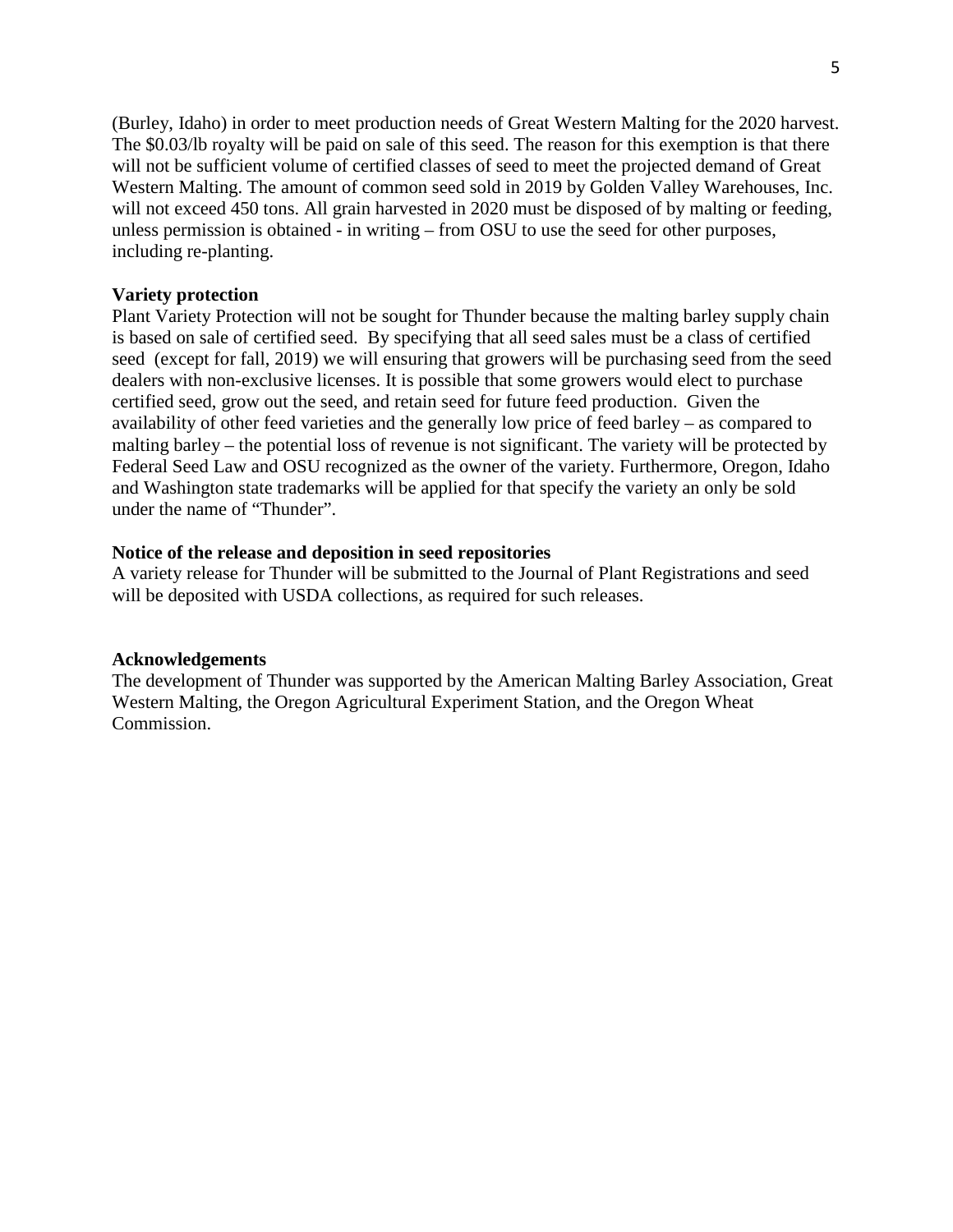In the following tables, mean values across station years (environments) are followed by ranges across the same environments. Thunder is identified by its experimental designation – 10.0777

| Table 1                                                                    |                                                                                  |         |         |         |                                                                      |         |                |            |             |
|----------------------------------------------------------------------------|----------------------------------------------------------------------------------|---------|---------|---------|----------------------------------------------------------------------|---------|----------------|------------|-------------|
| Malting quality of 10.0777 and check cultivars across years and locations. |                                                                                  |         |         |         |                                                                      |         |                |            |             |
|                                                                            | Plump                                                                            | Barley  | Malt    | Wort    |                                                                      |         | Alpha-         | Beta-      |             |
|                                                                            | on 6/64"                                                                         | Protein | Extract | Protein | S/T                                                                  | DP      | amylase        | glucan     | <b>FAN</b>  |
| Line                                                                       | (%)                                                                              | (%)     | $(\% )$ | (%)     | $(\% )$                                                              | (°ASBC) | (20°DU)        | (ppm)      | (ppm)       |
| 10.0777                                                                    | 95.0                                                                             | 10.8    | 82.9    | 5.40    | 53.4                                                                 | 156     | 112.4          | 38         | 270         |
|                                                                            | 87.7 - 99.1   8.9 - 14.1  80.1 - 84.7 4.72 - 6.89 46.9 - 61.7   114 - 216        |         |         |         |                                                                      |         | $94.8 - 133.1$ | $15 - 89$  | $220 - 338$ |
| Endeavor                                                                   | 82.6                                                                             | 10.9    | 81.8    | 5.14    | 51.7                                                                 | 160     | 99.9           | 164        | 239         |
|                                                                            | $62.9 - 95.6$ $9.4 - 13.5$ $80.0 - 83.7$ $4.42 - 6.29$ $44.2 - 59.7$ $103 - 222$ |         |         |         |                                                                      |         | $83.6 - 114.7$ | $51 - 357$ | $206 - 294$ |
| Wintmalt                                                                   | 95.3                                                                             | 10.8    | 81.0    | 4.20    | 41.9                                                                 | 143     | 57.2           | 72         | 170         |
|                                                                            |                                                                                  |         |         |         | 88.8 - 98.9 8.8 - 14.6 77.7 - 83.1 3.55 - 5.19 34.6 - 48.1 120 - 183 |         | $48.9 - 65.0$  | $28 - 150$ | 146 - 203   |
| Station Years                                                              | 13                                                                               | 13      | 13      | 13      | 13                                                                   | 13      | 13             | 13         | 13          |

#### **Table 2**

Τ

т

Т

| Malting quality of 10.0777 and check cultivars from the Winter Malting Barley Trial (WMBT) 2016. |                                                                           |         |         |         |      |         |                                                                                        |            |             |
|--------------------------------------------------------------------------------------------------|---------------------------------------------------------------------------|---------|---------|---------|------|---------|----------------------------------------------------------------------------------------|------------|-------------|
|                                                                                                  | Plump                                                                     | Barley  | Malt    | Wort    |      |         | Alpha-                                                                                 | Beta-      |             |
|                                                                                                  | on 6/64"                                                                  | Protein | Extract | Protein | S/T  | DP.     | amylase                                                                                | glucan     | <b>FAN</b>  |
| Line                                                                                             | $(\% )$                                                                   | (% )    | $(\% )$ | (%)     | (%)  | (°ASBC) | (20°DU)                                                                                | (ppm)      | (ppm)       |
| 10.0777                                                                                          | 87.9                                                                      | 12.9    | 80.9    | 5.92    | 47.5 | 177     | 125.5                                                                                  | 43         | 333         |
|                                                                                                  | $ 80.6 - 96.5 11.3 - 14.0 78.7 - 83.2 5.50 - 6.37 44.5 - 52.3 120 - 232 $ |         |         |         |      |         | 97.7 - 143.8                                                                           | $21 - 79$  | 299 - 357   |
| Endeavor                                                                                         | 81.4                                                                      | 11.2    | 81.9    | 5.33    | 50.0 | 150     | 108.0                                                                                  | 117        | 279         |
|                                                                                                  |                                                                           |         |         |         |      |         | $64.0 - 91.6$ 10.6 - 12.0 79.5 - 83.3 5.23 - 5.55 45.3 - 53.7 104 - 218   97.9 - 117.2 | 64 - 195   | 270 - 298   |
| Wintmalt                                                                                         | 85.5                                                                      | 13.2    | 78.2    | 4.80    | 37.3 | 186     | 76.2                                                                                   | 123        | 221         |
|                                                                                                  |                                                                           |         |         |         |      |         | 78.8 - 94.6 12.0 - 14.9 74.7 - 81.4 4.18 - 5.50 35.0 - 41.5 172 - 197   54.8 - 109.4   | $87 - 178$ | $174 - 311$ |
| Locations                                                                                        | 4                                                                         |         |         |         |      |         |                                                                                        |            |             |

Τ

Τ

Т

Τ

т

| Table 3                                                                                      |         |                   |         |         |         |                                                                           |          |            |                                 |            |  |
|----------------------------------------------------------------------------------------------|---------|-------------------|---------|---------|---------|---------------------------------------------------------------------------|----------|------------|---------------------------------|------------|--|
| Malting quality of 10.0777 from 8 batches of commercial production by Great Western Malting. |         |                   |         |         |         |                                                                           |          |            |                                 |            |  |
|                                                                                              | Malt    |                   | Alpha-  | Total   | Wort    |                                                                           | Beta-    |            | Plump                           |            |  |
|                                                                                              | Extract | DP                | amvlase | Protein | Protein | S/T                                                                       | glucan   | <b>FAN</b> | on 7/64                         | Friability |  |
| Line                                                                                         | (%)     | $(^{\circ}$ ASBC) | (20°DU) | (%)     | (%)     | (%)                                                                       | (ppm)    | (ppm)      | $(\% )$                         | $(\% )$    |  |
| 10.0777                                                                                      | 81.1    | 161               | 71.3    | 11.80   | 5.92    | 50.3                                                                      | 70       | 248        | 85.5                            | 83.5       |  |
|                                                                                              |         |                   |         |         |         | $ 80.2 - 81.8 $ 146 - 169 62.8 - 78.9 0.97 - 13.2 5.01 - 6.45 41.3 - 57.4 | 49 - 113 |            | 178 - 297 76.3 - 89.6 77.4 - 93 |            |  |

The protein and percent plump are based on malt, not grain (as in Tables 1 and 2) and the percent plump in on a 7/64 rather than a 6/64 screen

| Table 4                                                                              |              |               |                     |           |           |                  |              |             |
|--------------------------------------------------------------------------------------|--------------|---------------|---------------------|-----------|-----------|------------------|--------------|-------------|
| Agronomic performance of 10.0777 and check cultivars across all years and locations. |              |               |                     |           |           |                  |              |             |
|                                                                                      | Yield        | Test Wt       | <b>Heading Date</b> | Height    | Lodging   | <b>Brackling</b> | Protein      | Plump       |
| Line                                                                                 | (lbs/ac)     | (lbs/bu)      | (Julian)            | (inches)  | (%)       | $(\% )$          | $(\% )$      | (% on 6/64) |
| 10.0777                                                                              | 5433         | 49            | 119                 | 35        | 33        | 44               | 10.9         | 89.6        |
|                                                                                      | 1138 - 9571  | $38.4 - 55.7$ | $96 - 144$          | $19 - 44$ | $0 - 90$  | $8 - 90$         | $8.4 - 14.3$ | $48 - 99$   |
| Endeavor                                                                             | 5182         | 50            | 119                 | 37        | 32        | 45               | 10.8         | 74.7        |
|                                                                                      | 1147 - 10221 | $40.9 - 55.2$ | $85 - 146$          | $25 - 48$ | $0 - 100$ | $13 - 90$        | $8.5 - 13.8$ | 46 - 96     |
| Wintmalt                                                                             | 5430         | 49            | 126                 | 36        | 22        | 22               | 10.5         | 89.2        |
|                                                                                      | 555 - 9230   | $37.4 - 55.9$ | 109 - 149           | $24 - 45$ | $0 - 100$ | $0 - 57$         | $7.9 - 14.6$ | 47 - 99     |
| <b>Station Years</b>                                                                 | 51           | 45            | 32                  | 49        | 32        | 18               | 21           | 32          |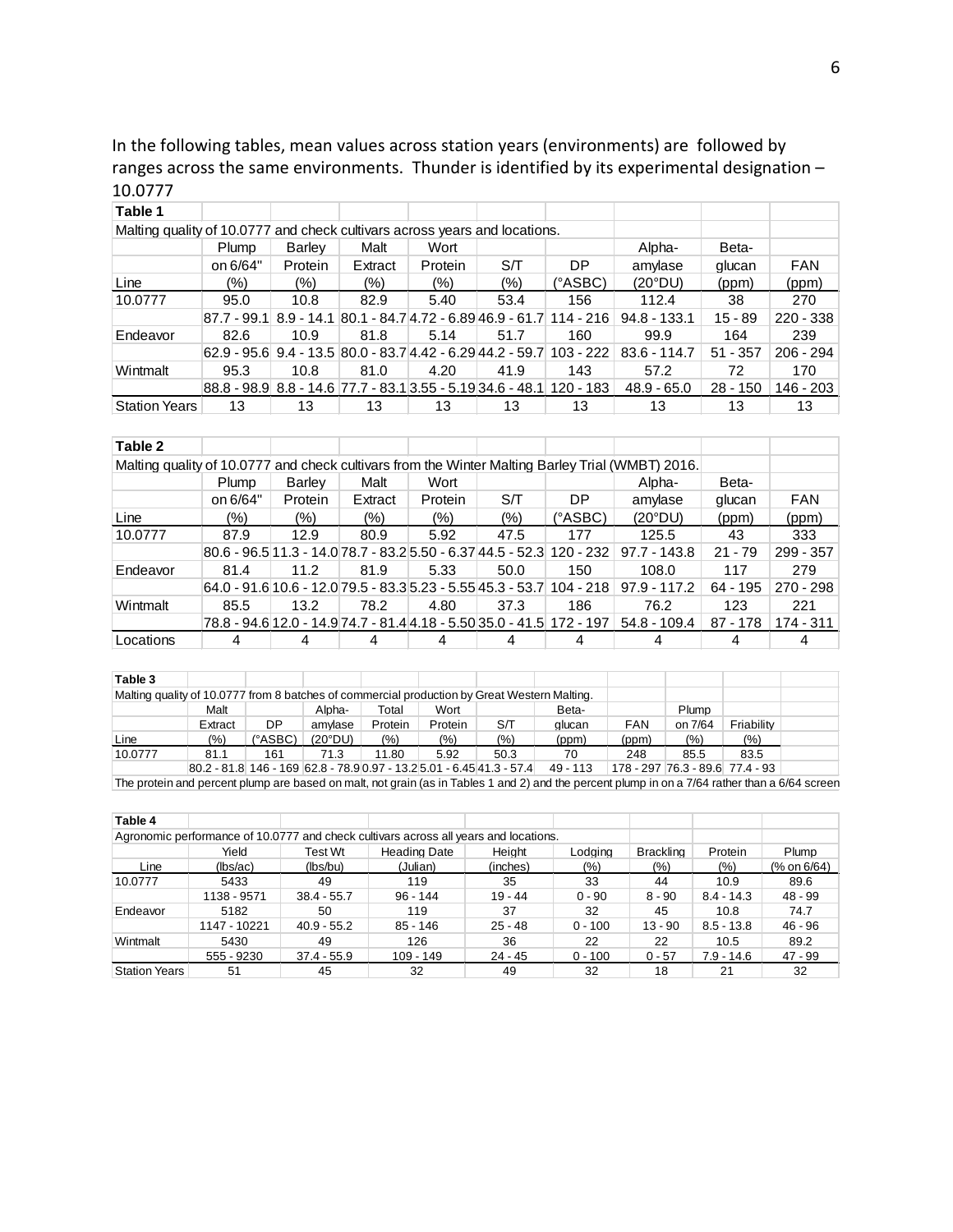| Table 5       |             |               |                                                                                                                      |           |          |               |                           |
|---------------|-------------|---------------|----------------------------------------------------------------------------------------------------------------------|-----------|----------|---------------|---------------------------|
|               |             |               | Agronomic performance of 10.0777 and check cultivars in the irrigated University of Idaho Southern Extension trials. |           |          |               |                           |
|               | Yield       | Test Wt       | <b>Heading Date</b>                                                                                                  | Height    | Lodging  | Protein       | Plump                     |
|               | (lbs/ac)    | (lbs/bu)      | (Julian)                                                                                                             | (inches)  | (%)      | (%)           | (% on 6/64)               |
| 10.0777       | 7591        | 51.3          | 139                                                                                                                  | 32        | 23       | 11.1          | 93.5                      |
|               | 6408 - 8736 | $51.1 - 51.5$ | $130 - 151$                                                                                                          | $28 - 33$ | $0 - 59$ | $10.6 - 11.5$ | $91.4 - 97.0$             |
| Endeavor      | 6540        | 51.7          | 142                                                                                                                  | 37        | 31       | 11.1          | 81.6                      |
|               | 5390 - 7728 | $50.2 - 52.7$ | 131 - 155                                                                                                            | $32 - 43$ | $0 - 88$ |               | $10.7 - 11.5$ 76.5 - 91.2 |
| Wintmalt      | 6664        | 50.5          | 143                                                                                                                  | 34        | 24       | 11.3          | 90.1                      |
|               | 4694 - 8784 | $49.3 - 51.1$ | 134 - 156                                                                                                            | $30 - 37$ | $0 - 64$ | $10.4 - 12.4$ | $89.5 - 91.3$             |
| Station Years | 5           |               |                                                                                                                      | 5         |          |               |                           |

| Table 6                                                                                |             |               |                     |           |           |               |               |
|----------------------------------------------------------------------------------------|-------------|---------------|---------------------|-----------|-----------|---------------|---------------|
| Agronomic performance of 10.0777 and check cultivars across 11 irrigated environments. |             |               |                     |           |           |               |               |
|                                                                                        | Yield       | Test Wt       | <b>Heading Date</b> | Height    | Lodging   | Protein       | Plump         |
|                                                                                        | (lbs/ac)    | (lbs/bu)      | (Julian)            | (inches)  | (%)       | $(\% )$       | (% on 6/64)   |
| 10.0777                                                                                | 7728        | 51.5          | 133                 | 39        | 45        | 13.6          | 90.9          |
|                                                                                        | 5375 - 9571 | $48.0 - 55.0$ | $125 - 144$         | $31 - 44$ | $0 - 90$  | $12.9 - 14.3$ | 73.0 - 98.0   |
| Endeavor                                                                               | 7211        | 52.9          | 133                 | 42        | 53        | 13.5          | 81.0          |
|                                                                                        | 4299 - 8578 | $50.8 - 55.2$ | $126 - 144$         | $33 - 48$ | $0 - 100$ | $13.2 - 13.8$ | $45.6 - 95.6$ |
| Wintmalt                                                                               | 7318        | 50.8          | 138                 | 39        | 43        | 12.5          | 88.0          |
|                                                                                        | 4429 - 9230 | $48.1 - 52.8$ | 129 - 148           | $33 - 45$ | $0 - 90$  | $11.5 - 13.5$ | $67.7 - 98.5$ |
| <b>Station Years</b>                                                                   |             | 10            | 6                   | 10        | 6         |               | 8             |

| Table 7                                                                             |                                        |                |           |              |             |  |  |  |  |
|-------------------------------------------------------------------------------------|----------------------------------------|----------------|-----------|--------------|-------------|--|--|--|--|
|                                                                                     |                                        |                |           |              |             |  |  |  |  |
| Agronomic performance of 10.0777 and check cultivars across 3 dryland environments* |                                        |                |           |              |             |  |  |  |  |
|                                                                                     | Yield                                  | <b>Test Wt</b> | Height    | Protein      | Plump       |  |  |  |  |
|                                                                                     | (lbs/ac)                               | (lbs/bu)       | (inches)  | (%)          | (% on 6/64) |  |  |  |  |
| 10.0777                                                                             | 4890                                   | 51.5           | 37        | 11.2         | 94.3        |  |  |  |  |
|                                                                                     | 4213 - 6002                            | $48.3 - 53.8$  | $32 - 40$ | $8.5 - 13.9$ | $90 - 98$   |  |  |  |  |
| Endeavor                                                                            | 4762                                   | 53.0           | 41        | 11.2         | 78.7        |  |  |  |  |
|                                                                                     | 3457 - 6041                            | $51.1 - 54.3$  | $36 - 43$ | $8.5 - 13.8$ | $66 - 96$   |  |  |  |  |
| Wintmalt                                                                            | 4490                                   | 50.4           | 38        | 11.6         | 87.3        |  |  |  |  |
|                                                                                     | $3218 - 5510$                          | $45.7 - 52.8$  | $33 - 41$ | $9.6 - 14.6$ | 71 - 97     |  |  |  |  |
| <b>Station Years</b>                                                                | 3                                      | 3              | 3         | 3            | 3           |  |  |  |  |
|                                                                                     | * (Pendleton 2014, 2015; Pullman 2014) |                |           |              |             |  |  |  |  |

| Table 8                                                                         |          |          |         |             |  |  |  |  |  |
|---------------------------------------------------------------------------------|----------|----------|---------|-------------|--|--|--|--|--|
| Agronomic and grain quality parameters from Rattray Ranch, Condon, Oregon 2018. |          |          |         |             |  |  |  |  |  |
|                                                                                 | Yield    | Test Wt  | Protein | Plump       |  |  |  |  |  |
| Variety                                                                         | (lbs/ac) | (lbs/bu) | (%)     | (% on 6/64) |  |  |  |  |  |
| 10.0777                                                                         | 2600     | 51.4     | 8.6     | 98          |  |  |  |  |  |
| Wintmalt                                                                        | 2360     | 49.6     | 9.2     | 96          |  |  |  |  |  |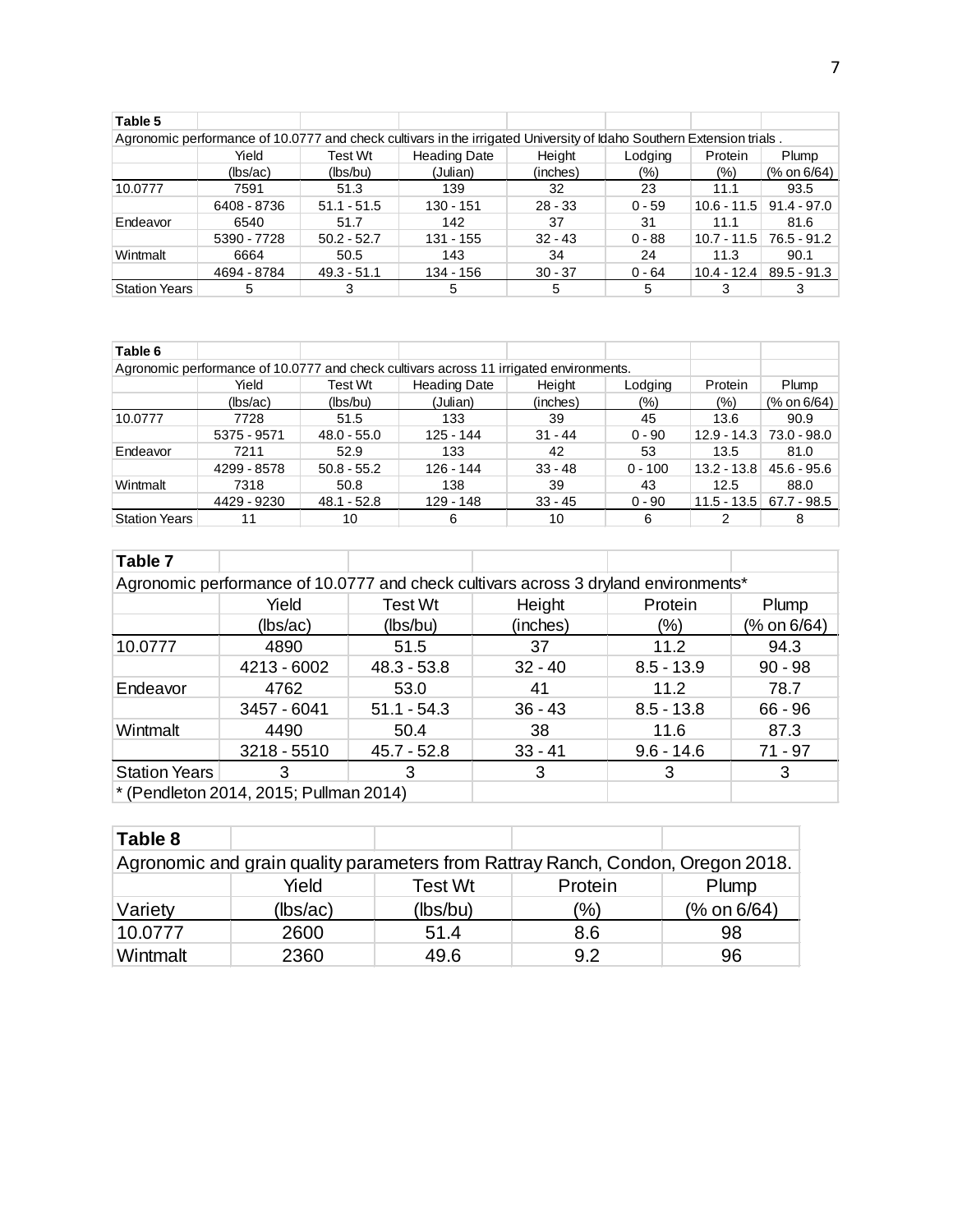| Table 9                                                                                            |             |               |                     |           |          |                  |              |             |
|----------------------------------------------------------------------------------------------------|-------------|---------------|---------------------|-----------|----------|------------------|--------------|-------------|
| Agronomic performance of 10.0777 and check cultivars across years and locations in Western Oregon. |             |               |                     |           |          |                  |              |             |
|                                                                                                    | Yield       | Test Wt       | <b>Heading Date</b> | Height    | Lodging  | <b>Brackling</b> | Protein      | Plump       |
|                                                                                                    | (lbs/ac)    | (lbs/bu)      | (Julian)            | (inches)  | (%)      | $(\% )$          | (%)          | (% on 6/64) |
| 10.0777                                                                                            | 5875        | 51.9          | 111                 | 39        | 30       | 46               | 10.0         | 91.0        |
|                                                                                                    | 3928 - 8047 | $48.7 - 55.2$ | $103 - 124$         | $31 - 44$ | $0 - 70$ | $8 - 90$         | $8.4 - 11.3$ | 79 - 99     |
| Endeavor                                                                                           | 5466        | 52.0          | 107                 | 40        | 28       | 45               | 10.0         | 71.5        |
|                                                                                                    | 3294 - 7348 | $50 - 54.4$   | $96 - 115$          | $30 - 45$ | $0 - 93$ | $13 - 90$        | $8.7 - 12.1$ | $52 - 92$   |
| Wintmalt                                                                                           | 6147        | 51.3          | 117                 | 39        | 15       | 23               | 9.7          | 92.8        |
|                                                                                                    | 3943 - 9154 | 44.9 - 54.8   | $110 - 125$         | $35 - 44$ | $0 - 57$ | $0 - 57$         | $7.9 - 11.8$ | 78 - 99     |
| <b>Station Years</b>                                                                               | 13          | 13            |                     | 13        | 11       | 12               |              | 13          |

| Table 10             |              |               |                                                                                                                                     |           |           |                  |             |               |
|----------------------|--------------|---------------|-------------------------------------------------------------------------------------------------------------------------------------|-----------|-----------|------------------|-------------|---------------|
|                      |              |               | Agronomic performance of 10.0777 and check cultivars from the Winter Malting Barley Trial (WMBT) 2016.                              |           |           |                  |             |               |
|                      | Yield        | Test Wt       | <b>Heading Date</b>                                                                                                                 | Height    | Lodging   | <b>Brackling</b> | Protein     | Plump         |
| Line                 | (lbs/ac)     | (lbs/bu)      | (Julian)                                                                                                                            | (inches)  | $(\% )$   | (%)              | $(\% )$     | (% on 6/64)   |
| 10.0777              | 4447         | 46.5          | 121                                                                                                                                 | 31        | 28        | 63               | 11.8        | 90.5          |
|                      | 2327 - 9257  | $38.4 - 53.2$ | $96 - 144$                                                                                                                          | $22 - 42$ | $0 - 89$  | $40 - 87$        | $10 - 13.6$ | $82.9 - 96.7$ |
| Endeavor             | 4536         | 48.4          | 121                                                                                                                                 | 34        | 29        | 66               | 12.5        | 75.7          |
|                      | 1732 - 10221 | $40.9 - 54.8$ | $85 - 146$                                                                                                                          | $25 - 47$ | $0 - 100$ | $43 - 88$        | $12 - 13$   | $56 - 94.3$   |
| Wintmalt             | 4278         | 47.5          | 130                                                                                                                                 | 33        | 18        | 28               | 10.5        | 91.3          |
|                      | 555 - 8432   | $37.4 - 53.4$ | $109 - 149$                                                                                                                         | $25 - 43$ | $0 - 100$ | $23 - 33$        | $10 - 11$   | $85 - 97$     |
| Locations            | 18           | 14            | 13                                                                                                                                  | 18        | 12        | 2                | 2           | 6             |
| Table 11             |              |               |                                                                                                                                     |           |           |                  |             |               |
|                      |              |               | Agronomic performance of 10.0777 and check cultivars in the University of Idaho cereal extension trials grown in Bonners Ferry, ID. |           |           |                  |             |               |
|                      | Yield        | Test Wt       | Height                                                                                                                              |           | Lodging   |                  | Plump       |               |
|                      | (lbs/ac)     | (lbs/bu)      | (inches)                                                                                                                            |           | $(\% )$   |                  | (% on 6/64) |               |
| 10.0777              | 6406         | 51.7          | 28                                                                                                                                  |           | 14        |                  | 97.2        |               |
|                      | 5808 - 7536  | $50.7 - 52.8$ | $24 - 31$                                                                                                                           |           | $0 - 23$  |                  | $96 - 99$   |               |
| Endeavor             | 4672         | 53.1          | 32                                                                                                                                  |           | 3         |                  | 96.1        |               |
|                      | 4176 - 5424  | $51.4 - 54.1$ | $28 - 34$                                                                                                                           |           | $0 - 10$  |                  | $95 - 98$   |               |
| Wintmalt             | 6100         | 51.9          | 31                                                                                                                                  |           | $\Omega$  |                  | 97.8        |               |
|                      | 5328 - 7392  | $50.5 - 52.9$ | $27 - 34$                                                                                                                           |           | $0 - 0$   |                  | $96 - 99$   |               |
| <b>Station Years</b> | 3            | 3             | 3                                                                                                                                   |           | 3         |                  | 3           |               |

| Table 12                  |             |                                                                                                   |                |                          |             |             |                  |           |
|---------------------------|-------------|---------------------------------------------------------------------------------------------------|----------------|--------------------------|-------------|-------------|------------------|-----------|
|                           |             | Winter survival (%) in seven different data sets in which there was differential winter survival. |                |                          |             |             |                  |           |
|                           |             |                                                                                                   |                |                          |             |             |                  |           |
| Line                      | South Idaho | <b>Irrigated Breeding</b>                                                                         | Winter         | Dryland                  | Wetland     | Ithaca, New | <b>TCAP LTT*</b> | Average   |
|                           | Extension   | Trials                                                                                            | Malting Balrey | (Pendleton, OR)          | (Mount      | York        |                  |           |
|                           |             |                                                                                                   | Trial          |                          | Vernon, WA) |             |                  |           |
| 10.0777                   | 91          | 66                                                                                                | 93             | 80                       | 45          | 71          | 46               | 69        |
|                           | $68 - 100$  | $40 - 95$                                                                                         | $84 - 100$     | $\overline{\phantom{0}}$ | $40 - 50$   | 43-95       | $0 - 100$        | $0 - 100$ |
| Endeavor                  | 85          | 70                                                                                                | 86             | 73                       | 47          | 71          | 21               | 61        |
|                           | $35 - 100$  | $43 - 100$                                                                                        | $61 - 96$      | $\sim$                   | $44 - 50$   | 47-93       | $0 - 80$         | $0 - 100$ |
| Wintmalt                  | 79          | 85                                                                                                | 90             | 93                       | 79          | 74          | 34               | 70        |
|                           | $41 - 100$  | $72 - 100$                                                                                        | $73 - 98$      | $\overline{\phantom{a}}$ | $73 - 84$   | 63-97       | $0 - 95$         | $0 - 100$ |
| <b>Station Years</b>      | 5           | 5                                                                                                 | 5              |                          |             | 3           | 8                | 29        |
| * See text for definition |             |                                                                                                   |                |                          |             |             |                  |           |
|                           |             |                                                                                                   |                |                          |             |             |                  |           |